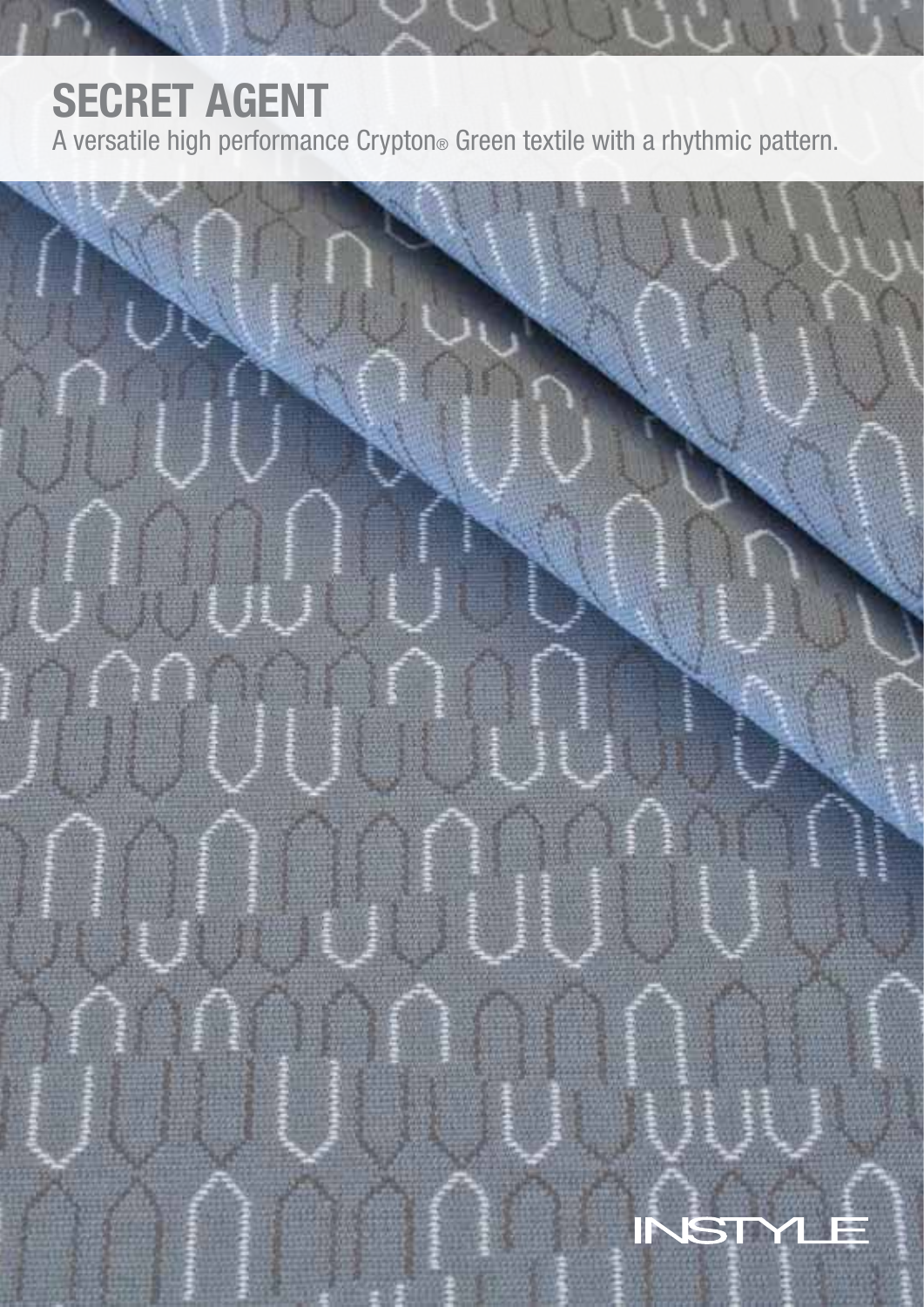# SECRET AGENT



SECRET AGENT Macadamia SECRET AGENT Apple SECRET AGENT Wasabi



SECRET AGENT Khaki SECRET AGENT Bistre SECRET AGENT BISTRE SECRET AGENT











SECRET AGENT Esky SECRET AGENT True Blue SECRET AGENT Pitch



SECRET AGENT Hot SECRET AGENT Spitfire







Product may vary in colour due to the nature of the media Patterns shown are not to scale Please refer to website for current colour range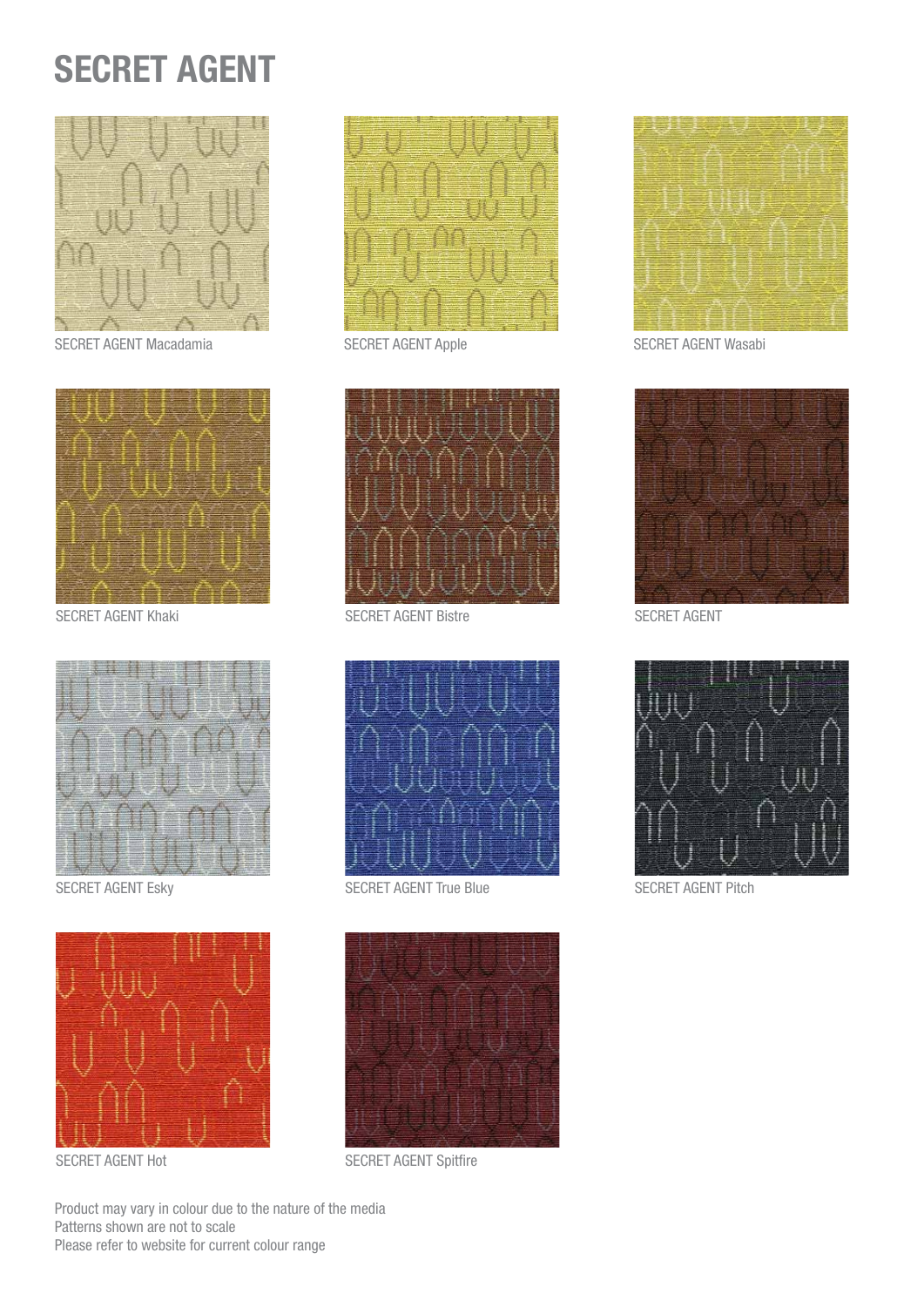## SECRET AGENT **High Performance - Healthcare**



COMPOSITION 100% polyester (56% post-consumer recycled content) + Crypton<sup>®</sup> Green finish and backing

WIDTH / ROLL SIZE 137cm / 55m approx.

WEIGHT 428gsm

PATTERN REPEAT H 12.4cm V 17.5cm

CARE CODE Crypton

**ABRASION** Martindale AS2001.2.25 40,000

AS2001.2.22

PILLING 5 Martindale IWS196

LIGHTFASTNESS 5 (min) ISO 105-B02

WATER REPELLENCY Rating 90 AATCC 22-2005 spray test

FIRE RATINGS



#### ENVIRONMENT

- Contains 56% post-consumer recycled content.
- Environmentally Improved Production Process: Crypton® Green does not contain any toxic chemicals, heavy metals, perfluorooctanoic acids (PFOAs), carcinogens or VOCs. All chemicals are recycled during the Crypton® Green process. Manufacturer has an Environmental Management System.
- Gold Indoor Advantage™ Certified by Scientific Certification Systems as low-VOC. Test certificate available on request.
- The manufacturer is a member of E3 (Encouraging Environmental Excellence Program) and operates an Environmental Management System.

## GREEN STAR + LEED

- SECRET AGENT can be used on white furniture certified to Ecospecifier, AFRDI, ECNZ and GECA.
- The Green Star Rating Tool states "Where at least 90% of an item's mass is certified to a GBCA recognised standard, the item can be entered as a certified product at Level A, B or C." Therefore any fabric can be used as fabrics are almost always under 10% by weight of a furniture item.
- LEED: 56% post consumer content contributes to LEED MR Credit 4 Recycled Content.

# **INSTYL**

Wyzenbeek ASTM 4157 70,000 double rubs CTA RATING **HEAVY DUTY**  COMMERCIAL USE SEAM SLIPPAGE Warp 2.2mm Weft 2.0mm *hc*

AS/NZS 1530.3 **Ignitability** 14 Spread of Flame 0 Heat Evolved 2 Smoke Developed 5 AS/NZS 3837 BCA Group 2

 Av. Specific Extinction Area 399.7 m2/kg

APPLICATION upholstery, screens, wall panelling Ideal for healthcare, hospitality, office, public building, education and residential applications